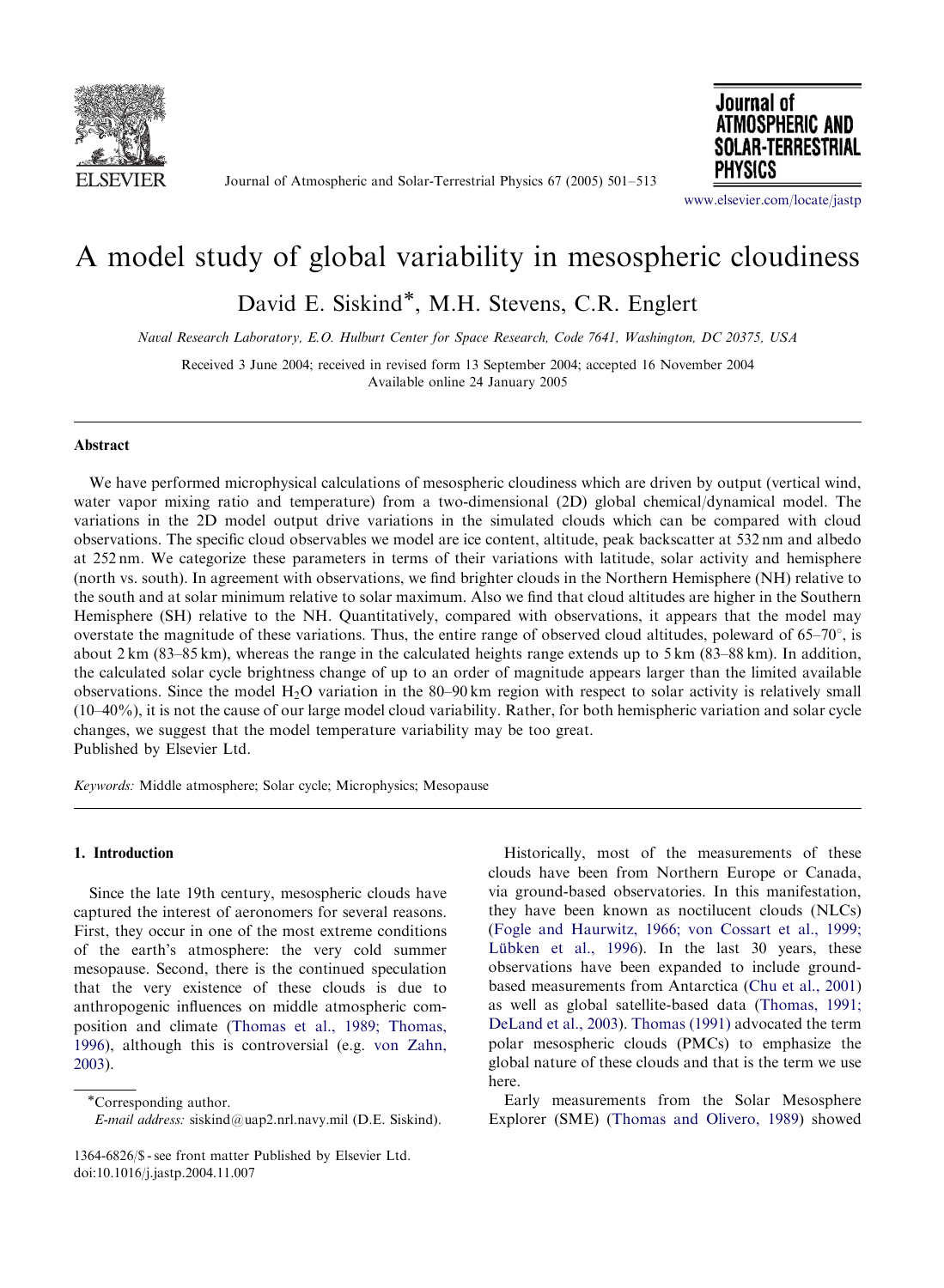| <b>Report Documentation Page</b>                                                                                                                                                                                                                                                                                                                                                                                                                                                                                                                                                                                                                                                                                                                                                                                                                                   |                             |                              |                                                   | Form Approved<br>OMB No. 0704-0188                  |                           |
|--------------------------------------------------------------------------------------------------------------------------------------------------------------------------------------------------------------------------------------------------------------------------------------------------------------------------------------------------------------------------------------------------------------------------------------------------------------------------------------------------------------------------------------------------------------------------------------------------------------------------------------------------------------------------------------------------------------------------------------------------------------------------------------------------------------------------------------------------------------------|-----------------------------|------------------------------|---------------------------------------------------|-----------------------------------------------------|---------------------------|
| Public reporting burden for the collection of information is estimated to average 1 hour per response, including the time for reviewing instructions, searching existing data sources, gathering and<br>maintaining the data needed, and completing and reviewing the collection of information. Send comments regarding this burden estimate or any other aspect of this collection of information,<br>including suggestions for reducing this burden, to Washington Headquarters Services, Directorate for Information Operations and Reports, 1215 Jefferson Davis Highway, Suite 1204, Arlington<br>VA 22202-4302. Respondents should be aware that notwithstanding any other provision of law, no person shall be subject to a penalty for failing to comply with a collection of information if it<br>does not display a currently valid OMB control number. |                             |                              |                                                   |                                                     |                           |
| <b>1. REPORT DATE</b><br><b>13 SEP 2004</b>                                                                                                                                                                                                                                                                                                                                                                                                                                                                                                                                                                                                                                                                                                                                                                                                                        |                             | 2. REPORT TYPE               |                                                   | <b>3. DATES COVERED</b><br>00-00-2004 to 00-00-2004 |                           |
| <b>4. TITLE AND SUBTITLE</b>                                                                                                                                                                                                                                                                                                                                                                                                                                                                                                                                                                                                                                                                                                                                                                                                                                       |                             |                              |                                                   | 5a. CONTRACT NUMBER                                 |                           |
| A model study of global variability in mesospheric cloudiness                                                                                                                                                                                                                                                                                                                                                                                                                                                                                                                                                                                                                                                                                                                                                                                                      |                             |                              |                                                   | <b>5b. GRANT NUMBER</b>                             |                           |
|                                                                                                                                                                                                                                                                                                                                                                                                                                                                                                                                                                                                                                                                                                                                                                                                                                                                    |                             |                              |                                                   | 5c. PROGRAM ELEMENT NUMBER                          |                           |
| 6. AUTHOR(S)                                                                                                                                                                                                                                                                                                                                                                                                                                                                                                                                                                                                                                                                                                                                                                                                                                                       |                             |                              |                                                   | 5d. PROJECT NUMBER                                  |                           |
|                                                                                                                                                                                                                                                                                                                                                                                                                                                                                                                                                                                                                                                                                                                                                                                                                                                                    |                             |                              |                                                   | <b>5e. TASK NUMBER</b>                              |                           |
|                                                                                                                                                                                                                                                                                                                                                                                                                                                                                                                                                                                                                                                                                                                                                                                                                                                                    |                             |                              |                                                   | 5f. WORK UNIT NUMBER                                |                           |
| 7. PERFORMING ORGANIZATION NAME(S) AND ADDRESS(ES)<br>Naval Research Laboratory, E.O. Hulburt Center for Space Research,<br>Code 7641,4555 Overlook Avenue SW, Washington, DC, 20375                                                                                                                                                                                                                                                                                                                                                                                                                                                                                                                                                                                                                                                                               |                             |                              |                                                   | 8. PERFORMING ORGANIZATION<br><b>REPORT NUMBER</b>  |                           |
| 9. SPONSORING/MONITORING AGENCY NAME(S) AND ADDRESS(ES)                                                                                                                                                                                                                                                                                                                                                                                                                                                                                                                                                                                                                                                                                                                                                                                                            |                             |                              |                                                   | 10. SPONSOR/MONITOR'S ACRONYM(S)                    |                           |
|                                                                                                                                                                                                                                                                                                                                                                                                                                                                                                                                                                                                                                                                                                                                                                                                                                                                    |                             |                              |                                                   | <b>11. SPONSOR/MONITOR'S REPORT</b><br>NUMBER(S)    |                           |
| 12. DISTRIBUTION/AVAILABILITY STATEMENT<br>Approved for public release; distribution unlimited                                                                                                                                                                                                                                                                                                                                                                                                                                                                                                                                                                                                                                                                                                                                                                     |                             |                              |                                                   |                                                     |                           |
| <b>13. SUPPLEMENTARY NOTES</b>                                                                                                                                                                                                                                                                                                                                                                                                                                                                                                                                                                                                                                                                                                                                                                                                                                     |                             |                              |                                                   |                                                     |                           |
| 14. ABSTRACT<br>see report                                                                                                                                                                                                                                                                                                                                                                                                                                                                                                                                                                                                                                                                                                                                                                                                                                         |                             |                              |                                                   |                                                     |                           |
| <b>15. SUBJECT TERMS</b>                                                                                                                                                                                                                                                                                                                                                                                                                                                                                                                                                                                                                                                                                                                                                                                                                                           |                             |                              |                                                   |                                                     |                           |
| 16. SECURITY CLASSIFICATION OF:<br>17. LIMITATION OF                                                                                                                                                                                                                                                                                                                                                                                                                                                                                                                                                                                                                                                                                                                                                                                                               |                             |                              |                                                   | 18. NUMBER                                          | 19a. NAME OF              |
| a. REPORT<br>unclassified                                                                                                                                                                                                                                                                                                                                                                                                                                                                                                                                                                                                                                                                                                                                                                                                                                          | b. ABSTRACT<br>unclassified | c. THIS PAGE<br>unclassified | <b>ABSTRACT</b><br>Same as<br><b>Report (SAR)</b> | OF PAGES<br>13                                      | <b>RESPONSIBLE PERSON</b> |

**Standard Form 298 (Rev. 8-98)**<br>Prescribed by ANSI Std Z39-18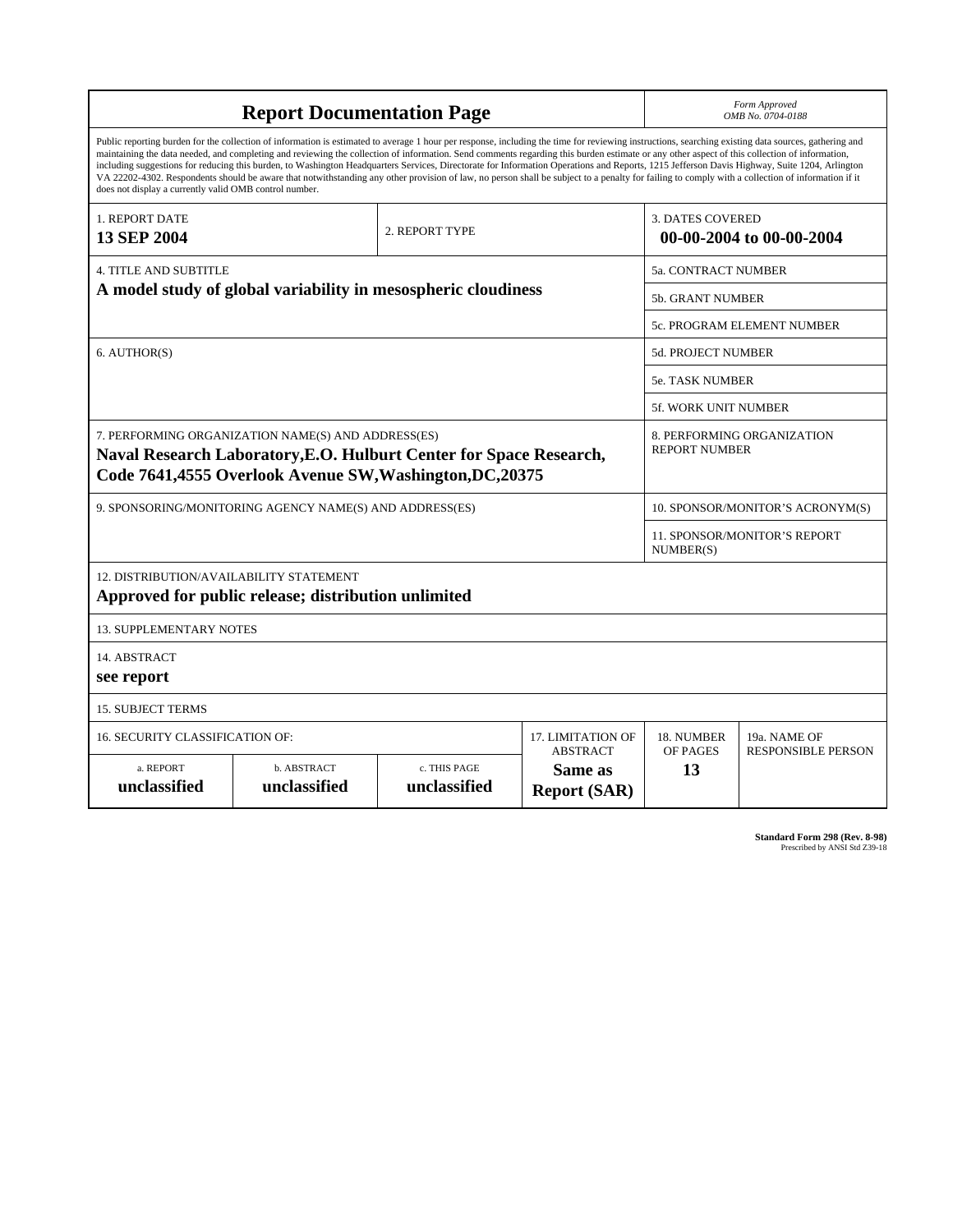the existence of a well-defined season for PMC formation that was linked to the existence of the cold summer mesopause. In addition, SME data showed that clouds occurred more frequently at higher latitudes; this is generally attributed to lower temperatures as one approaches the summer pole [\(Thomas, 1991\)](#page-13-0). Modeling studies have confirmed that MC formation depends sensitively on the climate of the high latitude summer mesopause region. Thus, observations of these clouds can provide constraints on more general properties of the atmosphere.

For example, one important PMC diagnostic is the altitude at which they are observed. [Chu et al. \(2001,](#page-12-0) [2003\)](#page-12-0) have recently presented data and a model analysis which indicated that mesospheric clouds over the South Pole (SP) were at a higher altitude than in the Northern Hemisphere (NH). This would appear to contradict the results of [Carbary et al. \(1999\)](#page-12-0), who found PMCs to be at the same altitude worldwide. If PMCs are truly higher over the SP, it suggests a difference in mesospheric climates between the NH and the Southern Hemisphere (SH) perhaps in the temperature. Differences in temperature and/or the water vapor abundance might also be the cause of variability in the frequency of PMC occurrence reported by several satellites. The suggestion of a warmer (or dryer) SH mesopause region might be inferred from the dimmer and less frequent clouds seen in the SH according to satellite data ([DeLand et al.,](#page-12-0) [2003](#page-12-0); [Hervig et al., 2003\)](#page-12-0). [Woodman et al. \(1999\)](#page-13-0) made this argument to explain the relative paucity of SH Polar Mesospheric Summer Echoes (PMSE), a phenomena related to PMCs. However, the question of north–south (N–S) mesopause temperature differences has been the subject of debate as Lübken et al. (1999) reported little difference in the Antarctic summer mesopause temperature as compared with similar data taken in the Arctic.

Recently, [Siskind et al. \(2003\)](#page-13-0) (hereinafter S03) published an analysis of two-dimensional (2D) model results (from the NRL two-dimensional chemical/ dynamical model of the middle atmosphere (CHEM2D) model), which supported the idea of a warmer SH summer mesopause. This conclusion was based upon the effects of relatively well-documented N–S differences in the summer climates of the underlying stratosphere and troposphere on gravity wave propagation to the mesosphere. They suggested that their results implied fewer and weaker PMCs and PMSEs in the SH relative to the NH. Earlier, [Garcia \(1989\)](#page-12-0) suggested that a solar cycle should exist in mesospheric clouds with fewer clouds at solar maximum when H2O photodissociation should peak. However, neither modeling study quantified what those differences would be; that would have required a microphysical model capable of translating the calculated differences in mesopause climate into cloudiness differences. In the present paper, we do just that, i.e. we use a microphysical model driven by output from

CHEM2D to more precisely quantify the expected N–S differences in mesospheric cloudiness and in the variability of that cloudiness. Our results can both validate the CHEM2D simulations as well as provide testable hypotheses suitable for observational verification.

## 2. Model approach

Our overall approach is to use a CHEM2D to specify the atmospheric basic state. The relevant outputs,  $H_2O$ , vertical wind  $(w^*)$  and temperature  $(T)$  are then used to drive a one-dimensional (1D) version of the Community Aerosol Radiation Model for Atmospheres (CARMA). Currently, there is no feedback from the microphysical results on the CHEM2D model; this is planned for future work. These models are described in more detail below.

The CHEM2D model and its application to the study of the summer mesopause was most recently described by S03. Since that work, we have incorporated two major changes to the model. First, the model top was extended up to  $125 \text{ km}$  ( $p_{\text{min}} = 2.5e - 5 \text{ mbar}$ ), from about 105 km  $(p_{\min} = 2e - 4 \text{ mbar})$ . Raising the top altitude increases our confidence in calculating winds and temperatures in the 90–105 km region. Second, we use new heating and cooling algorithms. For the mesosphere, we now use the code of [Fomichev et al.](#page-12-0) [\(1998\).](#page-12-0) This code has the advantage of allowing any value for the  $CO<sub>2</sub>$  mixing ratio and thus allows for a selfconsistent calculation of the cooling rate with the model  $CO<sub>2</sub>$  densities. We still retain the detailed ozone heating rate calculation which is identical to the  $O_3$  and  $O_2$ dissociation rate calculation in the photochemical package. However, previously we used the diurnally averaged ozone to calculate the radiative heating; now we more properly use the daytime ozone (obtained by applying a precalculated night-to-day ratio from a 1D diurnal model). Since daytime mesospheric ozone is lower than the diurnal average, this means less heating and lower mesospheric temperatures than in S03. For the stratosphere, we use the CLIRAD scheme ([Chou et](#page-12-0) [al., 2001; Chou and Suarez, 2002;](#page-12-0) see also [McCormack,](#page-12-0) [2003\)](#page-12-0) for both heating and cooling. In this implementation, the stratospheric and mesospheric radiative schemes are merged using a weighted average between 30 and 50 km (note that this is 20 and 40 km in [McCormack, 2003](#page-12-0)).

So that the model better simulates the PMC altitudes and brightness, we made some small changes to the gravity wave drag parameterization of S03. Specifically, by lowering the launch amplitudes of the waves given in Table 1 of S03, we raised the altitudes at which they saturate and break. We ''tuned'' the gravity wave amplitudes until the CARMA model produced clouds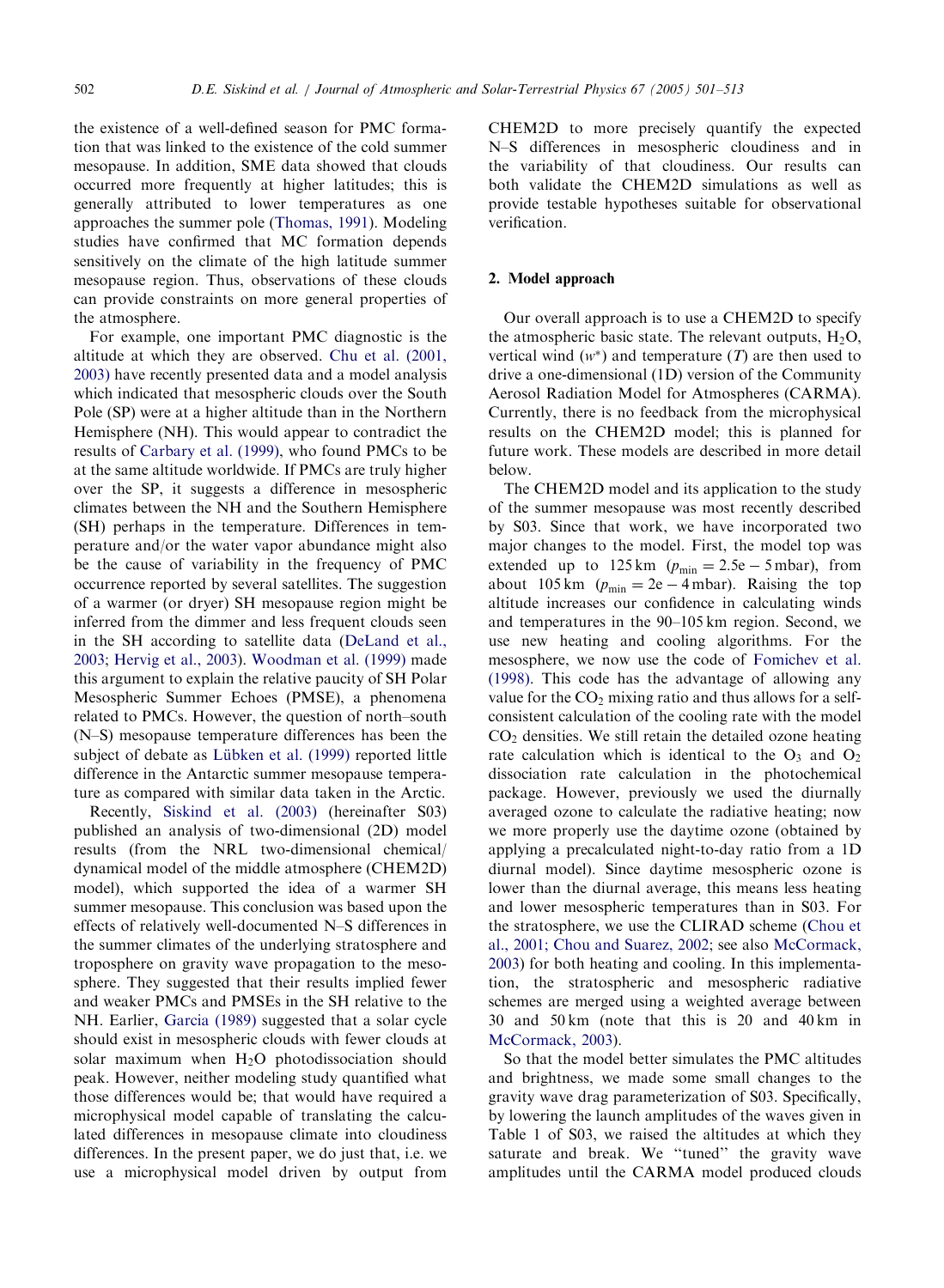between 82 and 84 km at 71°N. This is because one of the most robust observational characteristics of PMCs is their altitude over Andoya at 69 N ([von Zahn et al.,](#page-13-0) [1998](#page-13-0); Lübken et al., 1996). No tuning was done for other locations and conditions; any differences in calculated cloud properties will be discussed in terms of the relevant physics and dynamics of the models. This change and the other CHEM2D changes described above also changed some of the relevant output  $(w^*, T, H_2O)$  for PMC modeling and will be discussed further below and in the next section. The CHEM2D output is used as input to drive the CARMA microphysical model ([Rapp et al.,](#page-13-0) [2002](#page-13-0)). With the exception of the CHEM2D input, our adaptation of CARMA is the same as that described recently by [Stevens et al. \(2004\)](#page-13-0). For this work, the key results from CARMA are the ice equivalent mixing ratio  $(H<sub>2</sub>O(ice))$ , the perturbed water vapor and the particle size. In addition, we use Mie theory [\(Bohren and](#page-12-0) [Huffman, 1983\)](#page-12-0) to calculate the cloud albedo at 252 nm which can be compared with satellite data [\(DeLand et al., 2003; Stevens et al., 2004\)](#page-12-0) and the backscatter ratio (BSR) at 532 nm which corresponds to typical ground-based data (e.g. [Fiedler et al., 2003](#page-12-0)).

The results in this paper come from two CHEM2D simulations, one for solar maximum and one for solar minimum conditions. The solar flux we use comes from the SEP86 (solar min) and NOV89 (solar max) reference spectra given by [Lean et al. \(1997\).](#page-12-0) For the 180–200 nm wavelength region, we assume roughly a 9–11% change from solar maximum to minimum, and for Lyman alpha, we assume a variation from  $3.0 \times 11$  ph/cm<sup>2</sup>/s at solar minimum to  $5.5 \times 11$  ph/cm<sup>2</sup>/s at solar maximum.

In the past (S03), we have used pressure altitude ( $Z^* =$  $-7 \ln(p/1000)$ . This assumes a constant 7 km scale height which is not valid in the cold summer mesopause region where scale heights shrink to less than 5 km. Thus, differences between pressure altitudes and real geometric altitudes will be magnified in this region. Since PMC occurrences are generally referenced to geometric altitudes and we wish to focus specifically on comparisons with observed cloud heights, we have converted the model pressure altitudes to geometric altitudes using the model temperature profile and assuming the pressure at the surface is 1000 mbar. In doing this conversion, we assumed a constant mean molecular weight with altitude but accounted for the variation of gravity with altitude. This effect makes about a 1 km difference in the calculated mesopause altitude.

# 3. Model results

## 3.1. CHEM2D results

For each of our two CHEM2D simulations (solar max and solar min), we sample the output at eight latitudes, approximately  $85^\circ$ S,  $80^\circ$ S,  $75^\circ$ S,  $71^\circ$ S, and the equivalent for the NH. With a CHEM2D latitudinal resolution of  $4.86^\circ$ , the  $85^\circ$  grid point is the highest in the model. The  $71-85^\circ$ latitude range corresponds to the range where clouds are generated in our model and also to the latitude range of routine cloud and summer mesopause climate observations (e.g. Andoya at  $69^{\circ}$ N, Svalbard, 78°N, Rothera, 67°S and the South Pole (SP)). We will only show model results for Day 181 (NH) and Day 361 (SH). The seasonal cycle of mesopause temperatures may be affected by the presence of clouds and a detailed study of this effect is deferred for future work.

[Fig. 1](#page-4-0) shows the calculated temperature profiles for the days and latitudes discussed above for solar maximum ([Fig. 1a](#page-4-0)) and solar minimum [\(Fig. 1b](#page-4-0)) conditions. While the absolute value of the mesopause temperature minima are about 10–20 K lower than S03, the relative variations (i.e. latitudinal variation, N–S asymmetry) are qualitatively the same. The figure shows that the coldest temperatures are at the North Pole (NP) at solar minimum with NH temperatures all lower than their SH counterparts below 90 km. Compared to observations, our model results are generally in good agreement. Our  $70^{\circ}$ N mesopause minima of  $127K$  (solar min) and  $133 K$  (solar max) agree well with the  $129 K$  of Lübken [\(1999\)](#page-12-0). Note that a clear observation of solar cycle variation in summer mesopause temperatures has never been made. This is probably due to limited data; however, it may also be because such variations are smaller in the atmosphere than in our model and thus relatively harder to detect. We will return to this point later.

The  $70^{\circ}$ S mesopause minima of 132 K (solar min) and 137 K (solar max) are also in general agreement with Lübken et al. (1999) in terms of absolute magnitude. Our  $70^{\circ}$ S mesopause temperatures are about 6 K higher than at  $70^{\circ}$ N, while Lübken et al. argue that within their experimental error, there is little or no difference between NH and SH summer mesopause temperatures. On the other hand, [Pan and Gardner \(2003\)](#page-13-0) report significantly higher mesopause temperatures in the southern summer, rarely falling below 140 K at the SP. This would imply a huge NH–SH asymmetry of order 20 K. Clearly, a consensus has not yet been reached on N–S temperature differences in the summer mesosphere.

In terms of the latitude variation, our prediction of decreasing temperatures going toward the poles is consistent with [Fig. 2](#page-5-0) of [Chu et al. \(2004\)](#page-12-0) for the SH. While there is no NP data, the data from Svalbard at  $78^{\circ}$ N (Lübken and Mullemann, 2003) are consistent with a colder, higher altitude mesopause as one proceeds polewards from  $69^\circ$ N (Lübken, 1999). Also, its worth noting that these latitude and altitude trends in our 2D mesopause are very similar to those seen in the threedimensional (3D) model calculations of [von Zahn and](#page-13-0) [Berger \(2003\).](#page-13-0)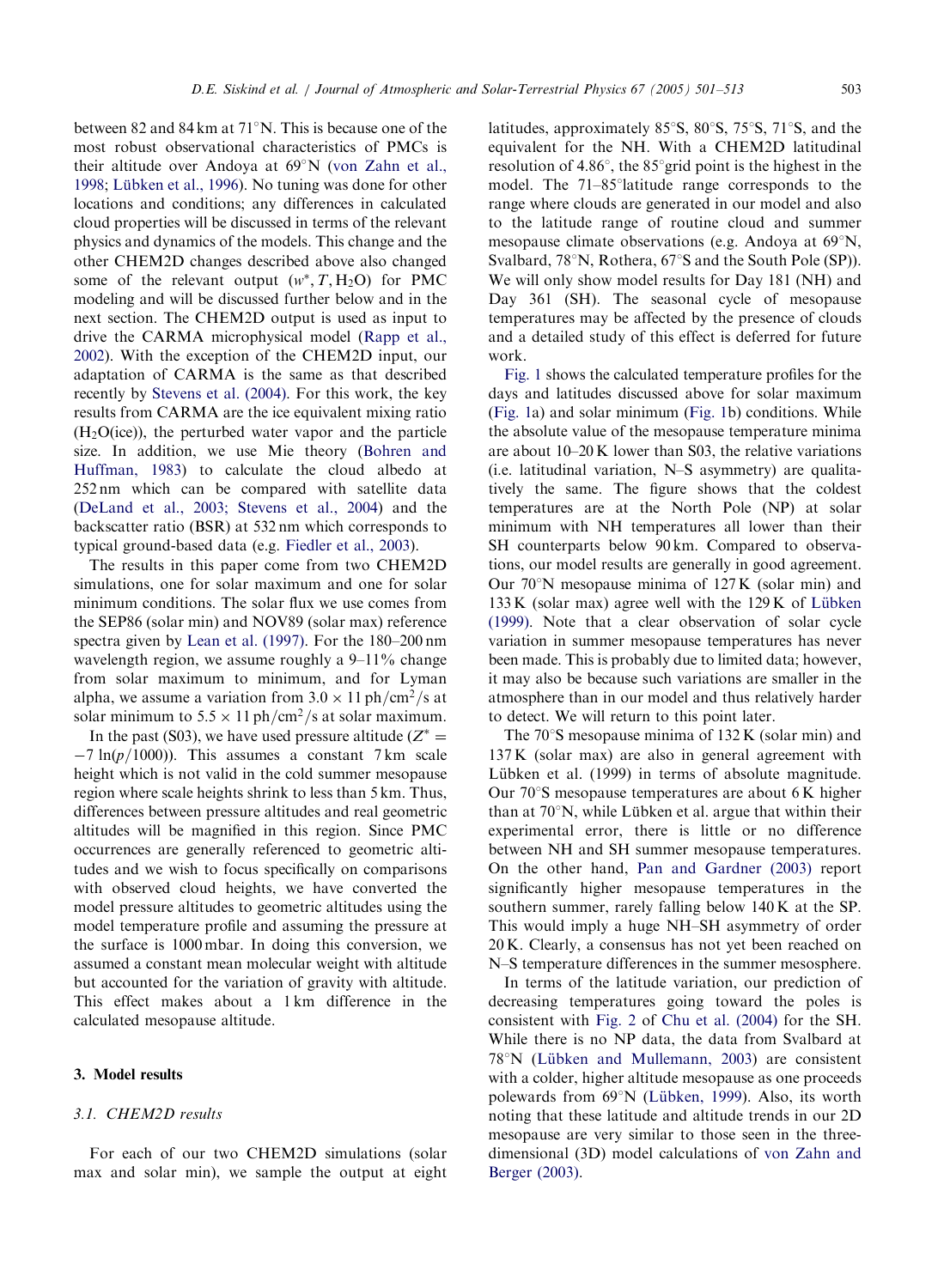<span id="page-4-0"></span>

Fig. 1. CHEM2D temperature profiles for four latitudes  $(71^{\circ}N,$  $85^\circ$ N,  $71^\circ$ S and  $85^\circ$ S) and for solar maximum (a) and solar minimum (b) conditions. The SH profiles are for Day 361, the NH profiles are for Day 181. The altitude profiles are geometric altitudes calculated using the model pressure/temperature profile (see text). The solid lines labeled NP (North Pole) and  $SP$  (South Pole) refer to the model output at 85 $^{\circ}$ . The dashed lines are for 71°. The diamonds are marked at the altitude of the maximum ice content according to [Fig. 6](#page-7-0). Only three diamonds are shown in (a) because the model did not produce a cloud at 71°S at solar maximum.

Finally, the altitude difference between the heights of the NH and SH mesopauses is almost solely due to hydrostatic effects. In both hemispheres, the model polar summer mesopause is at the same model grid point, near .001 mbar. However, because the SH is warmer than the NH in summer at all altitudes in the middle atmosphere (e.g. Figs. 11 and 14 of S03), the .001 mbar surface is about 1.5–2 km higher in altitude in the SH relative to the NH.

[Fig. 2](#page-5-0) shows  $H<sub>2</sub>O$  profiles for the same conditions as in Fig. 1. The most noticeable feature of [Fig. 2](#page-5-0) is that the model predicts more  $H<sub>2</sub>O$  in the SH than in the NH. This is a consequence of the differing seasonal cycles of mesospheric tracers in the SH as compared to the NH. This was first discussed for  $H<sub>2</sub>O$  by [Summers et al.](#page-13-0)

[\(1997\)](#page-13-0) and for NO by [Siskind \(2000\)](#page-13-0). Briefly, the greater eddy diffusion in the SH winter leads to less dehydration in the SH mesosphere—the  $H_2O$  is diffused upwards. This means that more  $H_2O$  is available to be lofted upward during early summer.

[Fig. 3](#page-5-0) presents a clearer overview of the N–S differences in the  $H<sub>2</sub>O$  fields for both winter and summer. Because the simulations shown here assume a higher altitude for the gravity wave breaking relative to S03, this has the effect of increasing the water vapor abundance above 90 km relative to [Fig. 10](#page-11-0) of S03. The figure shows more  $H_2O$  in the SH relative to the NH for both summer and winter. Thus, the SH PMC region  $(80-90 \text{ km})$  experiences 3.0–5.0 ppmy of H<sub>2</sub>O<sub>,</sub> while the NH is only 2.0–3.0. Note that the figure presents water vapor fields for the beginning of the PMC season. Later in the season (February 1, August 1—not shown), the NH–SH differences become less as strong upwelling in the NH continues to increase the  $H_2O$ . However, it is also now clear from satellite observations ([Hervig et al.,](#page-12-0) [2003\)](#page-12-0) that the  $H_2O$  abundances are perturbed by the effects of PMCs themselves and thus our model of mesopause  $H<sub>2</sub>O$  must be considered incomplete. Rather, as emphasized by S03, these fields serve as a guide for the nascent  $H<sub>2</sub>O$  fields that drive the MC microphysics. The relative differences we predict are more robust than the absolute values at any given altitude in [Fig. 3](#page-5-0).

Our model predicts a solar cycle difference in  $H_2O$ with a 10% change at 80 km and about a 40% change at 90 km. This change is significantly smaller than first postulated by [Garcia \(1989\)](#page-12-0) (a factor of 2–3 at 85 km for approximately the same change in solar flux). We attribute the difference mainly to the faster dynamics, associated with the lower temperatures, in our model relative to his. Our vertical winds (not shown) peak at 8 cm/s at the NP, in agreement with recent 3D results of [Berger and von Zahn \(2002\);](#page-12-0) Garcia's peak is at about 4 cm/s. Faster dynamics mean that the effects of photochemical loss are inhibited relative to dynamical replenishment from lower altitudes where solar effects are smaller. Note that our overall  $H_2O$  abundance of 2–5 ppmv in the 80–90 km region is much greater than the 0.5–2.0 ppmv amounts Garcia shows in his Fig. 11, consistent with more vigorous upwelling in our model.

[Fig. 4](#page-5-0) shows the solar cycle variation in  $H_2O$  in units of percent difference, for a solstice case (Day 181, [Fig.](#page-5-0) [4](#page-5-0)a) and an equinox case (Day 271, [Fig. 4](#page-5-0)b). These figures show that, for a given altitude, the solar change in the summer polar region is the smallest relative to other latitudes and seasons. At equinox, the  $H_2O$  change is much larger—about 50% at 85 km. [Marsh et al.](#page-12-0) [\(2003\)](#page-12-0) presented an analysis of Halogen Occulation Experiment (HALOE) data at .0023 mbar (roughly 74 km in [Fig. 4](#page-5-0)). Although their analysis focused on trends, it is possible to discern an approximate 20%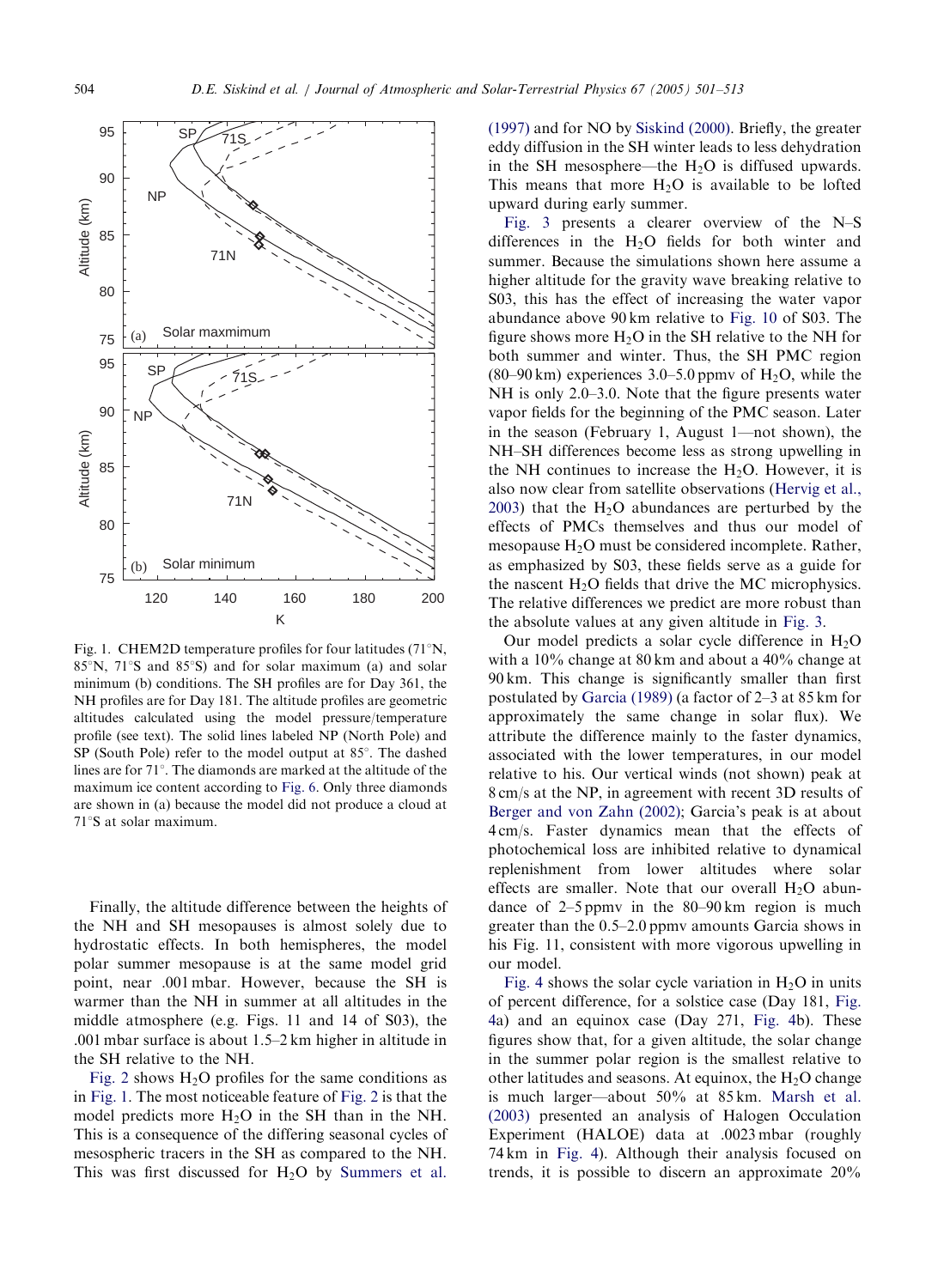<span id="page-5-0"></span>

Fig. 2. Same as [Fig. 1,](#page-4-0) but for  $H_2O$  profiles.



Fig. 3. Model H2O contours (units are ppmv) for solar minimum conditions, Days 181 and 361. Here, unlike [Figs. 1](#page-4-0) and 2, the vertical scale is pressure altitude which assumes a constant scale height.



Fig. 4. Calculated (from CHEM2D) solar cycle percentage change in  $H_2O$ , defined as  $100 * (min-max)/min$ . Left panel: Day 181 (a solstice case); right panel: Day 271 (an equinox case).

solar cycle change in their data which, due to sampling considerations, is heavily weighted toward equinox conditions. This agrees well with the 10–15% change seen in Fig. 4 at 74 km, and thus we feel confident that our relatively small summer polar mesopause change is likely to be realistic.

# 3.2. CARMA results

We have run the CARMA model for the four latitudes, two solar cycle conditions and two hemispheres presented in Section 3.1 above, a total of 16 calculations. The model was initialized with the  $T$ ,  $H_2O$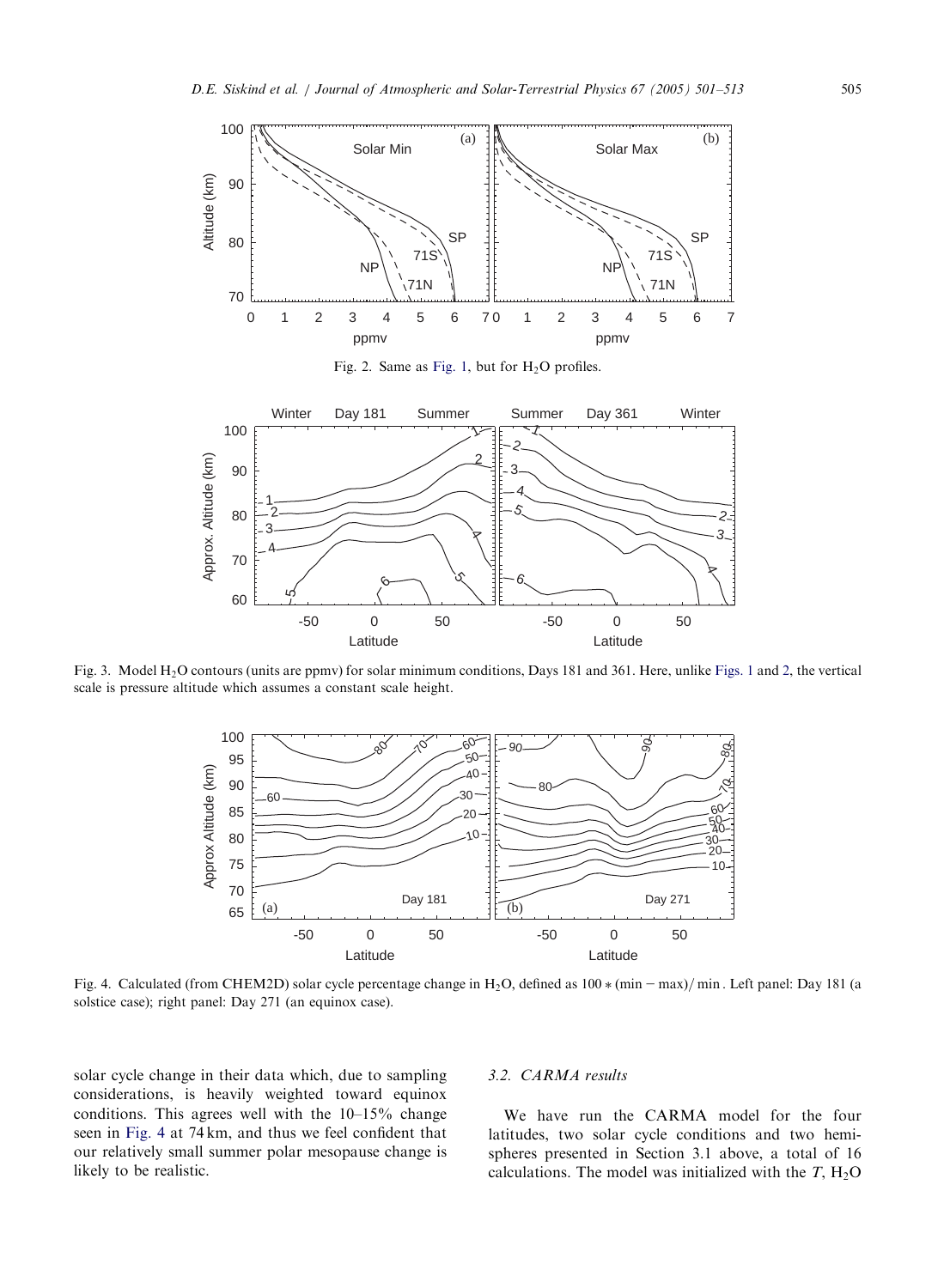<span id="page-6-0"></span>and  $w^*$  from CHEM2D and integrated forward for 4 model days. A sample of the time-dependent output of CARMA is given in Fig. 5 for  $H_2O(ice)$  (Fig. 5a), water vapor (5b) and mean particle radius (5c) for solar minimum at  $71^{\circ}$ N. As shown in the figure, it takes about 1 day for a stable ice layer to form. However, the solution never really reaches a steady state. After the initial condensation/sedimentation period, an ice cloud forms at 83 km and persists for about 24 h. It then partially disappears for about 18 h, only to reappear by Day 3. Throughout this period, water vapor continues to build up at the base of the cloud layer. Also the mean particle size shows a general increase, going from 40 nm on Day 1 to over 60 nm for Days 2–4. A cyclical behavior of the ice clouds is undoubtedly due to the feedback between ice sedimentation and sublimation, followed by upwelling of the gas phase water vapor back into the cold region. A similar cyclical pattern was discussed by [Sugiyama et al. \(1996\).](#page-13-0) The non-stationary behavior seen here illustrates the difficulty in choosing the proper part of the cloud lifecycle to compare with observations. [Stevens et al. \(2004\),](#page-13-0) using reasonable estimates for the meridional wind,  $v^*$ , have argued that meridional transport time scales for PMC transport are about 2–5 days. Clouds much older than this are likely to be advected out of the cloud region (see also [Gadsden, 1998;](#page-12-0) [Fig. 3](#page-5-0)). For these reasons, a 3-day average of the CARMA output (from 24–96 model hours) should provide a reasonable general estimate of the clouds which would form in a specified environment and this is the same approach taken by [Stevens et al. \(2004\).](#page-13-0) However, we will also present model error bars to reflect the variation of the model output as a function of sample time. This will serve as one measure of the robustness of our results.

We will focus on four specific observable characteristics of the clouds. The first is the amount of water vapor contained in the ice clouds  $(H<sub>2</sub>O(ice))$  in Fig. 5a). The second is the altitude of the clouds. As we have already noted, the relative changes in cloud altitude with respect to our 71°N "tie-down" point can be considered an accurate measure of various aspects of the model physics. The third and fourth are two measurements of the cloud brightness: the peak BSR at 532 nm and the nadir albedo at 252 nm. The BSR results can be compared with ground-based measurements and the UV albedo results can be compared with the Solar Backscatter Ultraviolet (SBUV) satellite data [\(DeLand](#page-12-0) [et al., 2003](#page-12-0)). For these four quantities, our main interest is in latitude differences within a hemisphere, N–S differences and solar cycle differences. We will not model the seasonal evolution or overall absolute water ice budgets since that would more properly require an interactive, self-consistent ice-chemistry–dynamics calculation.



Model Days

Fig. 5. Time-dependent results of the CARMA model for using inputs from the CHEM2D model for solar minimum,  $71^{\circ}$ N. The top panel is particle radius (in nm), calculated by taking the average radius, weighted by the particle number density in each bin. The middle panel is  $H_2O$  water vapor (in ppmv) and the bottom is the  $H_2O$  ice mixing ratio (in ppmv).

#### 3.2.1. Ice content

[Fig. 6](#page-7-0) shows calculated profiles of  $H_2O(ice)$  for solar maximum [\(Fig. 6a](#page-7-0)) and solar minimum [\(Fig. 6](#page-7-0)b). Note that due to the warmer SH, the model does not produce a significant ice cloud at solar maximum at  $71^{\circ}$ S. Thus, [Fig. 6a](#page-7-0) only shows three profiles, while [Fig. 6b](#page-7-0) shows four. [Fig. 6](#page-7-0) clearly shows that more ice is contained in the clouds at solar minimum than at solar maximum. This follows primarily from the lower temperatures at solar minimum (i.e. the altitude of the 151–153 K isotherm is about 1 km lower) with a smaller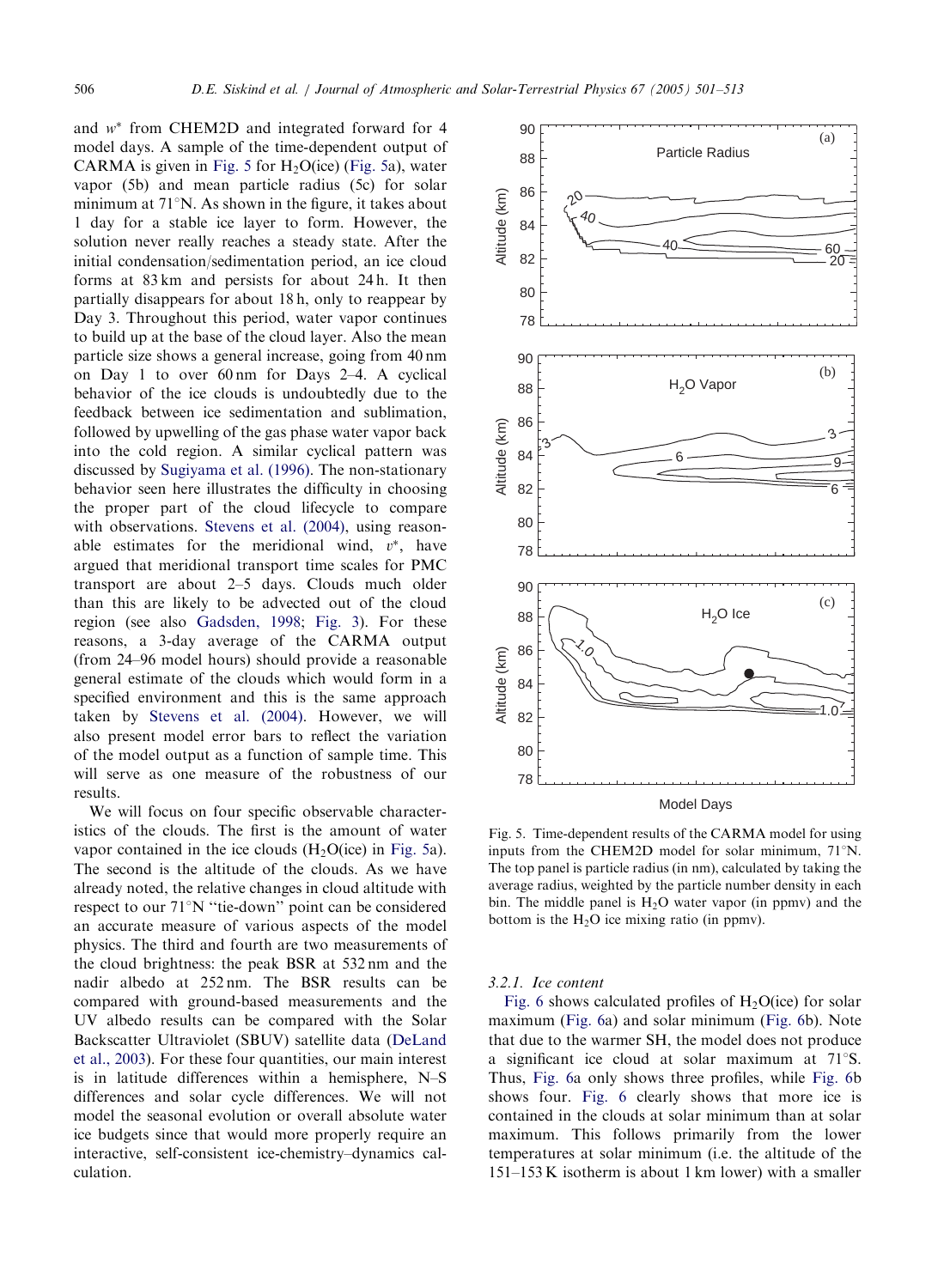<span id="page-7-0"></span>effect from the greater  $H_2O$  present at solar minimum. In general, more ice is present in the NH; even though in mixing ratio units, the ice abundance at the SP is greater than the NP ice peak. This is linked to the greater  $H_2O$ vapor available for condensation in the SH (i.e. [Fig. 3](#page-5-0)); when the SH temperature is cold enough to consistently form clouds, they can contain as much or more  $H_2O$ than in the NH. In absolute density units, however, since the clouds are at a lower altitude in the NH (see below), the total number of  $H_2O$  molecules will be larger in the NH. As we will discuss, this leads to brighter clouds in the NH than in the SH.

Concerning solar cycle behavior, Fig. 6 shows that the solar cycle variation in ice abundance is smaller at the NP and much larger at the SP and  $71^{\circ}$ N (and arguably by an infinite amount at  $71^{\circ}$ S since there are no clouds there at solar max). This is because the temperatures at the NP are always consistently low enough for clouds to easily form. At  $71^{\circ}$ N and in the SH everywhere, the higher overall temperatures make cloud formation more problematic, especially at solar maximum, and thus more sensitive to a given change in temperature. This becomes more apparent when we consider the calculated cloud brightness.

#### 3.2.2. Cloud altitude

[Fig. 7](#page-8-0) presents the peak altitude of the ice profile as a function of absolute latitude. The error bars represent the standard deviation of the calculated altitudes over the 24–96 h period in the CARMA simulation (see [Fig.](#page-6-0) [5](#page-6-0)), weighted by the ice content at the cloud peak. A similar figure, using a compendum of observations, has been recently presented by [Chu et al. \(2004, their Fig. 4\)](#page-12-0). Their figure shows 1–2 km higher clouds in the SH compared with their NH counterparts.

The N–S altitude differences can be directly linked to the altitude of the sublimation temperature. Referring back to [Fig. 1,](#page-4-0) the altitudes shown in [Fig. 7](#page-8-0) are marked as diamonds in the temperature profiles of [Fig. 1.](#page-4-0) For solar minimum, the average temperature at the ice layer peak is about 153 K; for solar maximum, it is about 150 K. The small difference between these two values is due to the higher  $H_2O$  present at solar minimum which allows the clouds to persist at a slightly higher temperature. Taken together, these values are consistent with observations (Lübken et al., 1996) which have long shown the cloud layer to occur well below the altitude of the mesopause temperature minimum. Thus, the higher altitudes of the SH clouds are tied to the higher altitude of the 150–153 K isotherm, not the higher altitude of the SH mesopause. Note also that while the sense of the N–S altitude differences is correctly captured by the model, [Fig. 7](#page-8-0) appears to show a greater difference than what is observed. Thus, the SH clouds are about 3 km higher than their NH equivalents, whereas the observations cited above indicate an altitude difference closer to 1–2 km. This may mean that the model overestimates hemispheric differences and this will be discussed further.

Figs. 6 and [7](#page-8-0) also show that the clouds at solar maximum are about 1 km higher than at solar minimum. While this appears to be a small effect and is often within the error bars of the calculations (also 1 km is less than the 2–2.5 km vertical resolution of the CHEM2D inputs to CARMA), it is qualitatively believable as a model result. It results from a combination of the small upward shift in the altitude of the 151–153 K isotherm at solar maximum, discussed above, and also a 20–30% decrease in cloud particle size at solar maximum (not shown) due, in part, to the reduced  $H_2O$ . The smaller clouds sediment more slowly and sublimate at higher altitudes than at solar minimum. There is a suggestion in Fielder et al. (2003) that this may actually occur. They found that the clouds they observed during the high solar activity years of 2000–2001 were about 1 km higher



Fig. 6. Vertical profiles of the H2O ice calculated by CARMA (a) for solar maximum and (b) for solar minimum. The profiles are an average of the last three days of the CARMA simulation (Days 1–4 in [Fig. 5](#page-6-0)). Four latitudes are shown for solar minimum; only three are shown for solar maximum because the CHEM2D temperatures are too warm to permit cloud formation at  $71^{\circ}$ S at solar maximum. The identification of the curves is the same as in [Figs. 1](#page-4-0) and [2](#page-5-0).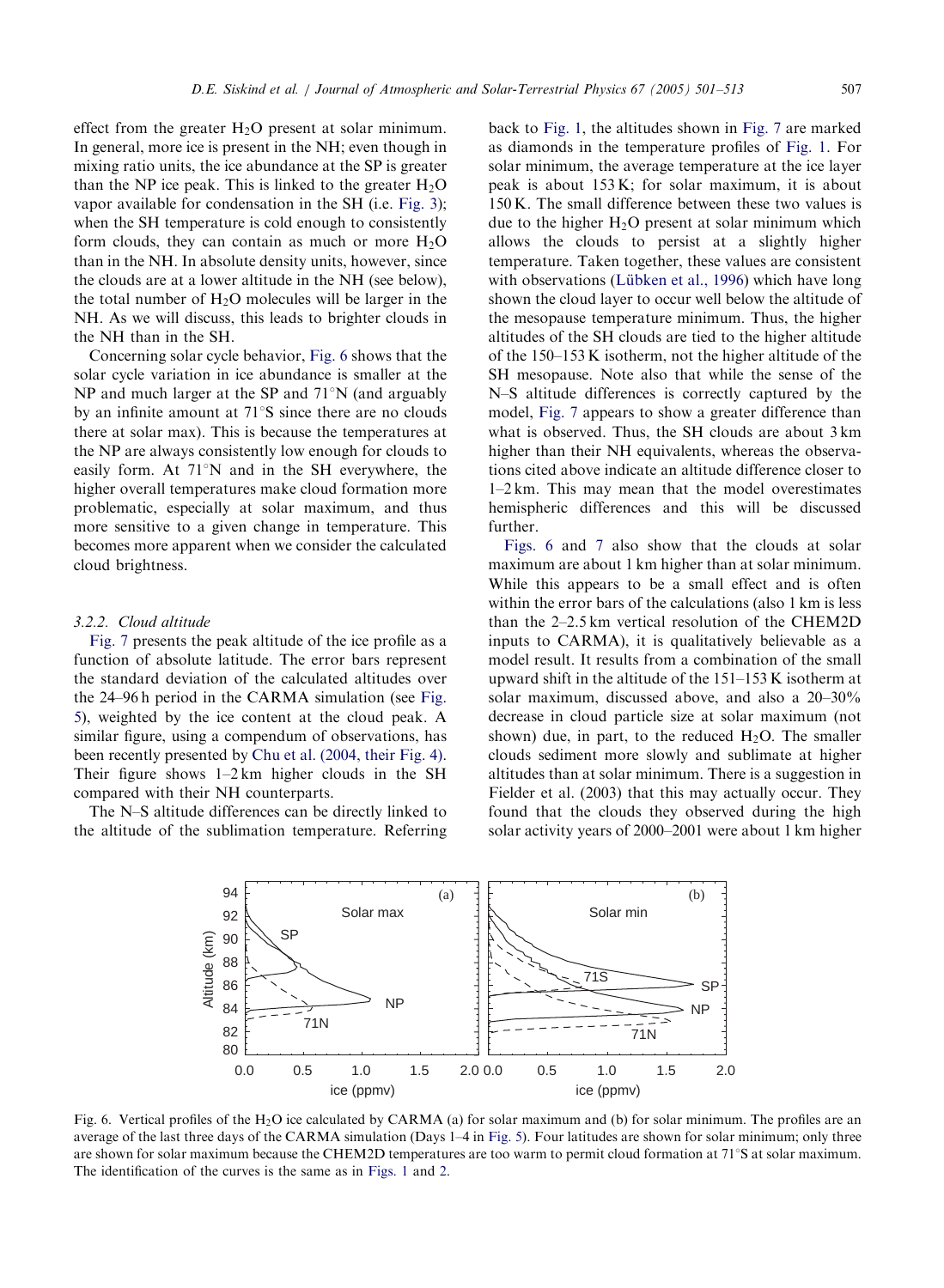<span id="page-8-0"></span>

Fig. 7. Latitudinal and hemispheric variation in calculated PMC altitudes. As in [Fig. 6](#page-7-0), the altitudes are an average of Days 1–4 of each CARMA simulation. The error bars are the standard deviation of the calculated altitude, sampled every 6 h, and weighted by the equivalent ice mixing ratios (e.g. [Fig. 5](#page-6-0)c). They serve to express the uncertainty in the model calculation due to uncertainties in cloud lifetimes.

than during the lower solar activity year of 1997 (see their [Fig. 6](#page-7-0)b). While this clearly needs to be confirmed, we feel it makes physical sense and suggest that observers pursue this question.

Finally, Fig. 7 shows that in the NH, there appears to be a latitudinal variation with the NP clouds being 1 km higher than the  $71^\circ$ N clouds. While this latitude variation may be consistent with that shown by the data compiled by [Chu et al. \(2004\),](#page-12-0) it is a less robust model result than, for example, the solar cycle change discussed above. Clearly, it results from a latitudinal change in the altitude of the 151–153 K isotherm. However, it is also sensitive to small changes in both the input  $H_2O$  fields as well as the temporal sampling of the CARMA output. For example, no latitudinal variation is seen in the height of the SH clouds. This topic would be better investigated with a version of CHEM2D that had much finer altitude resolution; such a model upgrade is not trivial, but is planned for the future.

#### 3.2.3. Cloud brightness

Finally, we consider two measures of cloud brightness, the BSR at a visible wavelength (532 nm) and the albedo at an ultraviolet wavelength (252 nm). [Fig. 8](#page-9-0) shows the peak  $BSR - 1$  at 532 nm. We choose to plot  $BSR - 1$  rather than BSR because  $BSR - 1$  is proportional to  $\beta_{\text{NLC}}$  ([von Cossart et al., 1999](#page-13-0)) and is analogous to the UV albedo in that it approaches zero as the cloud signal goes to zero. This wavelength was chosen because typical ground-based lidar measurements of NLCs are often made at 532 nm (e.g. [Fiedler](#page-12-0) [et al., 2003](#page-12-0)). The cloud brightness was calculated using standard Mie theory ([Bohren and Huffman,](#page-12-0) [1983\)](#page-12-0) and standard Rayleigh scattering for the background atmosphere. Particle densities and size distributions are taken from CARMA, which uses 35 size bins from 2 to 412 nm. The final result is an average over seven 12 h time steps between 1 and 4 days of the CARMA cloud simulation. Here, the error bars we show in the figure represent the extrema of the calculation rather than the standard deviation as in Fig. 7.

[Fig. 8](#page-9-0) shows that the NH clouds are much brighter relative to the SH than one might expect by looking at the ice profiles in [Fig. 6](#page-7-0). This is because the NH particles are calculated to be 20–30% larger than in the SH. Since cloud brightness varies as approximately  $(radius)^6$  but total ice content varies only as  $(radius)^3$ , the brightness calculation increases the NH–SH asymmetry. There is also the tendency for greater solar cycle variation at subpolar latitudes (e.g. factor of 3 change at  $85^\circ$ N, 6–7 at  $71^{\circ}$ N) and in the SH. These are the more marginal conditions for cloud formation at these locations than at the NP.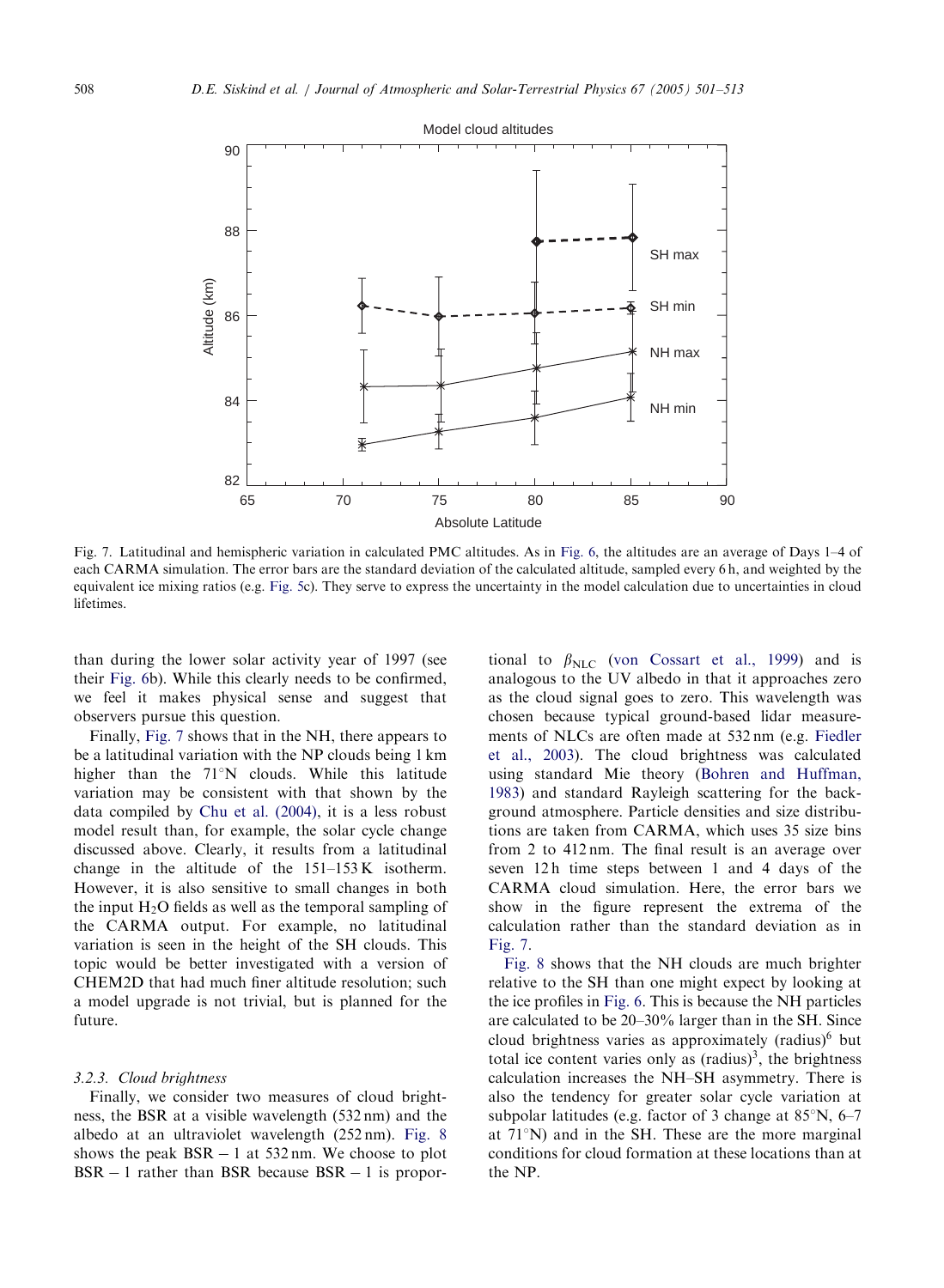<span id="page-9-0"></span>

Fig. 8. Variation of the maximum BSR minus one  $(BSR - 1)$  as a function of absolute latitude. The solid lines are for the NH, and the dashed lines are for the SH. The labels ''max'' and ''min'' refer to solar maximum and solar minimum conditions, respectively. In the SH, for solar maximum, only clouds at  $80^\circ$  and  $85^\circ$  are shown since the model did not make a significant cloud at  $71^\circ$ or  $75^\circ$ . Here, the error bars simply give the minimum and maximum values of  $(BSR - 1)$  for the last 3 days of each 4-day CARMA simulation.

It is currently difficult to validate our calculated N–S brightness asymmetry because of the relative lack of long-term comprehensive ground-based data sets at equivalent latitudes in both hemispheres. Preliminary first evidence from Rothera at  $68^{\circ}$ S ([Chu et al., 2004\)](#page-12-0) suggests fewer and dimmer clouds than at equivalent latitudes in the NH; however, the authors caution that this result may reflect limited sampling due to bad weather. [Fiedler et al. \(2003\)](#page-12-0) compared BSR values at the SP with sub-polar NH data and found the SP data to be brighter, despite the fact that the SP data were obtained near solar maximum. If true, it is consistent with the suggestion we made in discussing the calculated cloud altitudes, namely, that our model overestimates the N–S difference.

For solar cycle variations, it is even more difficult to validate our model results since the available literature generally gives results in terms of frequency of occurrence rather than brightness. It is impossible to capture occurrence frequency variability in the model since it does not simulate meteorological variability. We do however have a suggestion below for how observers might correct for occurrence frequency so as to better compare with our model. [Fiedler et al.](#page-12-0) [\(2003\)](#page-12-0) suggest a factor of two decrease in brightness from 1997 to 2000 which might be solar cycle related. Clearly, more data will allow for better validation of our model result.

[Fig. 9](#page-10-0) shows the calculated albedo for a wavelength of 252 nm and a scattering angle of  $120^{\circ}$ . This is a typical wavelength and scattering angle from the SBUV instrument ([DeLand et al., 2003](#page-12-0)). The figure also uses the same albedo definition as used by the SBUV instrument (scattered radiance  $(W/cm^2/nm/sr)$  divided by the spectral solar irradiance  $(W/cm^2/nm)$ . The figure shows a much a larger UV albedo in the NH relative to the SH and increases in both hemispheres for solar minimum. The solar cycle variation is about a factor of 2–3 in the NH, but is larger, about an order of magnitude or more, in the SH. Again, this is due to the more marginal temperatures for PMC formation in the SH. The model N–S difference is of the correct sign as the SBUV data, but appears to be too big in magnitude.

Finally, we should note that, at first glance, the overall model visible cloud brightness and UV albedo are much less than observations. For example, the peak BSR's of 10–30 in the NH might be compared to the 40–100 reported by [von Zahn et al. \(1998\).](#page-13-0) A similar discrepancy is also apparently seen in the UV albedo relative to SBUV. We argue that these apparent model-data discrepancies would be significantly reduced if one considered the fractional occurrence frequency in the observations. The model essentially assumes 100%, whereas at  $69^{\circ}$ N, the occurrence frequency is rarely as high as 50% and often as low as 20% [\(Fiedler et al.,](#page-12-0) [2003\)](#page-12-0). At the poles, the occurrence frequency is known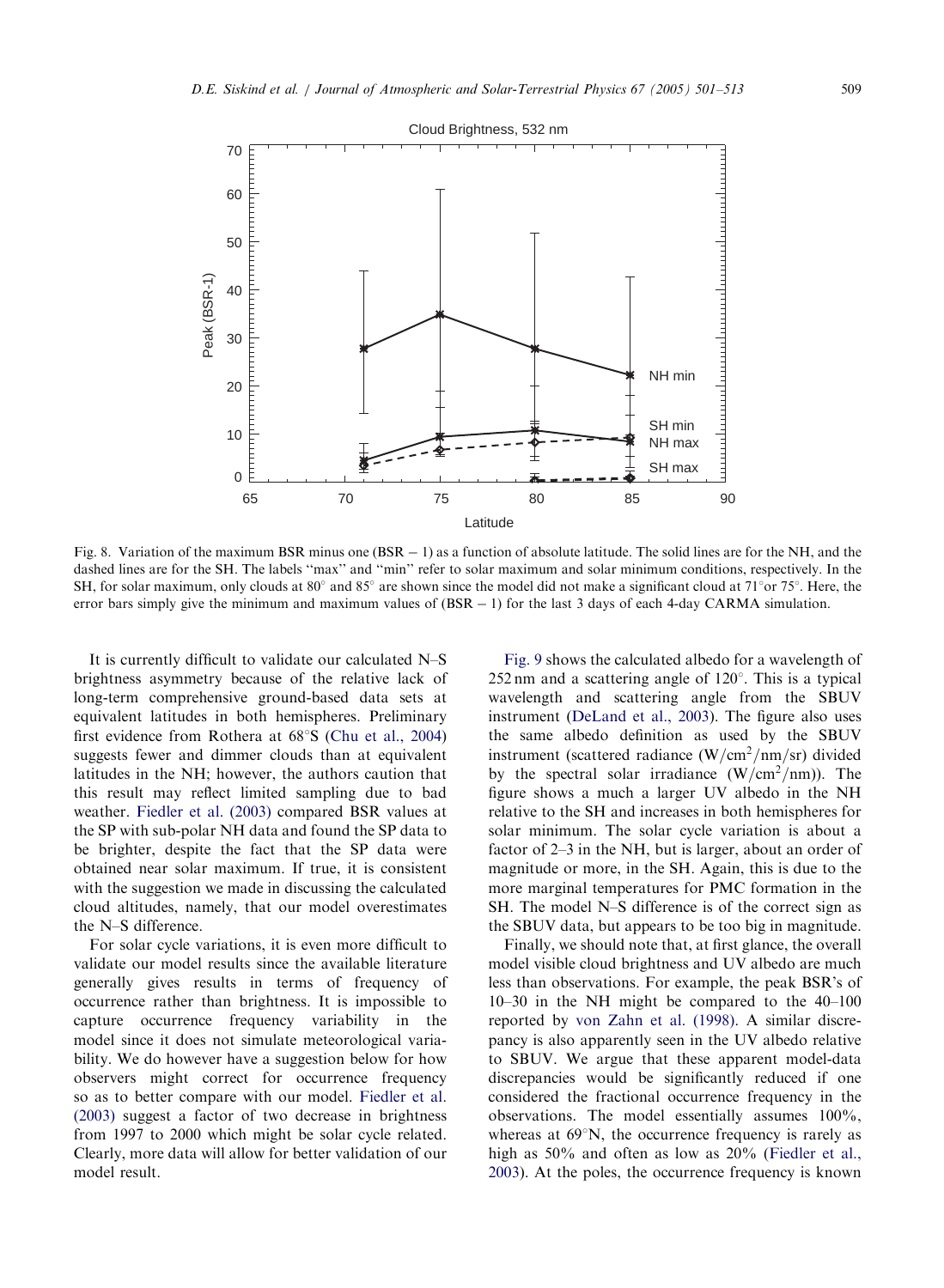<span id="page-10-0"></span>

Fig. 9. Variation of the calculated UV albedo from CARMA. The wavelength is 252 nm which corresponds to the wavelength used by [DeLand et al. \(2003\).](#page-12-0) The albedo is expressed in  $sr^{-1}$  to correspond to the units used by the SBUV satellite (see text). The error bars are the extrema of the calculated albedo, analogous to [Fig. 8.](#page-9-0)

to be higher ([Thomas and Olivero, 1989](#page-13-0)); however, a reliable estimate of the peak BSR and UV albedo at the poles is not yet available. We suggest, however, that in order to compare with our zonal mean results, that cloud observers consider combining their observables with the fraction of occurrence. Thus, clouds with peak BSR of 20 that are observed 40% of the time might be considered to have a zonal mean BSR of  $0.4 \times 20 = 8$ . Other combinations are possible, for example, one might consider a spectrum of occurrence frequencies convolved with a spectrum of BSR or albedo values.

[Fig. 10](#page-11-0) summarizes the calculated ratios of solar minimum to solar maximum for the four latitudes and three key parameters, visible peak BSR (from [Fig. 7](#page-8-0)), UV albedo (from [Fig. 8\)](#page-9-0) and equivalent ice content (from [Fig. 5](#page-6-0)). The figure clearly shows a greater solar cycle change in the SH relative to the NH. Also, the optical cloud signatures vary by more than  $H_2O(ice)$ because of a stronger dependence upon particle size which also changes from solar minimum to solar maximum.

In general, it appears that the solar cycle variation we calculate is greater than what is observed. Thus, we predict a factor of 5 change in  $532 \text{ nm BSR} - 1$  at  $71^{\circ}$ N; Fiedler reports no more than a factor of 2. We predict UV albedo changes of 2.7 at  $71^{\circ}$ N and a factor of 9.0 at the SP (infinity at  $71^{\circ}$ S). These are almost certainly more than the observed changes. Three factors could contribute to this. First, if the temperatures in the atmosphere were lower than the 2D model output, PMC formation would be less marginal and thus less sensitive to perturbations from the solar cycle. Related to this is the fact that our zonal mean model does not capture the perturbations to the temperature such as tides or planetary waves ([Kirkwood and Stebel, 2003](#page-12-0)) which could lower the temperature below the average and allow clouds to occur some fraction of the time. In this sense, our averaged model may underestimate the ability of the upper mesosphere to produce clouds. Certainly, as noted by one of the reviewers, the present model does not produce average PMC, but PMC representative for average atmospheric conditions. Second, horizontal transport of PMCs from higher latitudes could be the reason that PMCs are seen at  $71^{\circ}$ S and this is not in the current model.

The final possible factor is that the 2D model may overestimate the solar cycle variation of the mesopause temperature. We have searched for additional evidence that this is the case and the results are ambiguous. There is very little data on solar cycle temperature variations for the conditions where PMC are seen. Most of the relevant data are taken from OH<sup>\*</sup> nightglow data which are not available in the long summer twilights (see the review by [Beig et al., 2003](#page-12-0)). Lübken and von Zahn [\(1991\)](#page-12-0) discuss solar cycle variations in the upper mesosphere, but excluded summer measurements because of limited sampling. Clearly, this is an area which needs more data.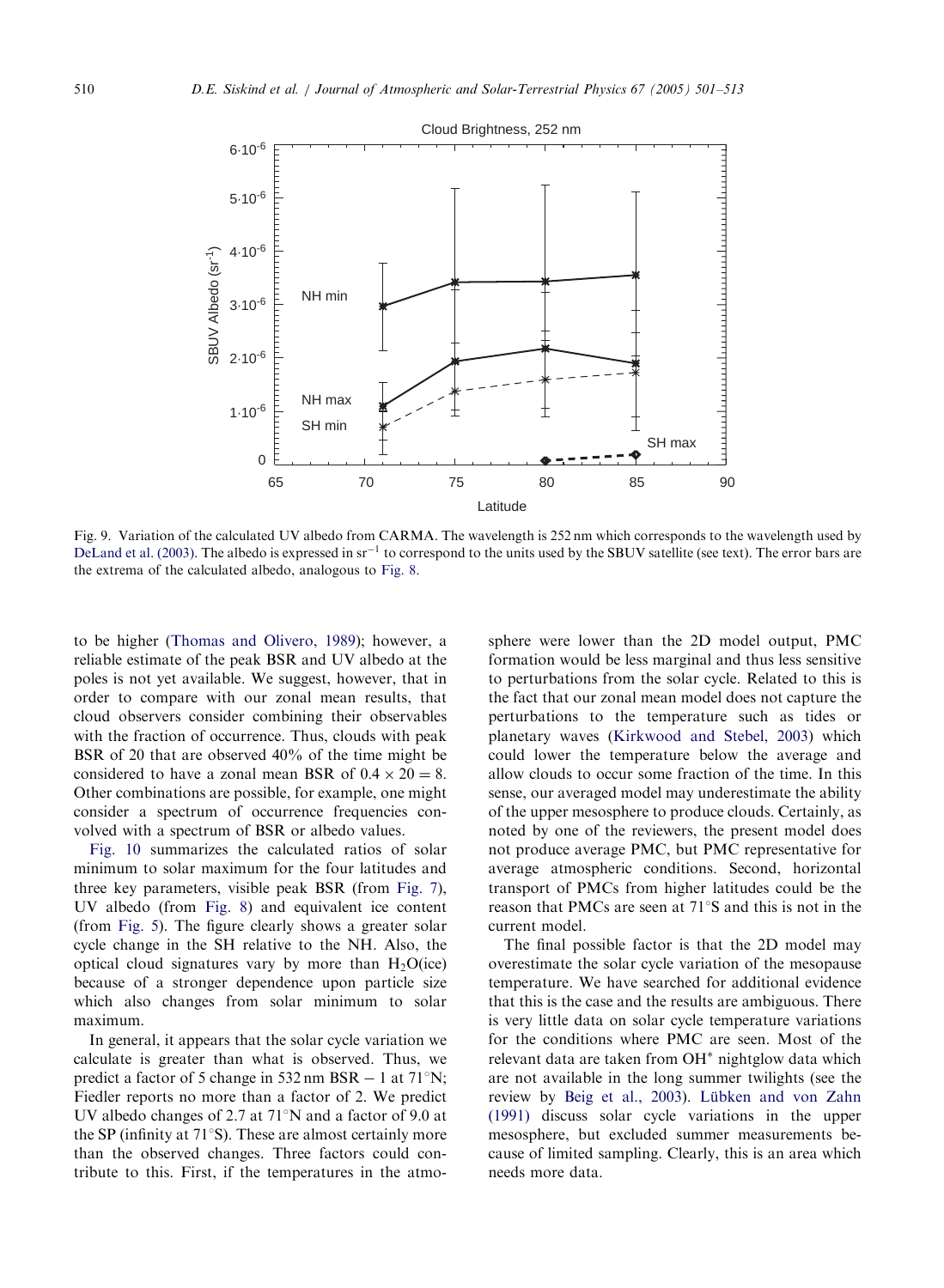<span id="page-11-0"></span>

Fig. 10. Modeled solar cycle cloud variation of three cloud parameters vs. absolute latitude. The top panel is for the NH, and the bottom is for the SH. In each panel, the solid line is  $(BSR - 1)$  (see [Fig. 8\)](#page-9-0), the long dashed line is UV albedo (see [Fig. 9](#page-10-0)) and the short dashed line is peak H<sub>2</sub>O(ice) (see [Fig. 6](#page-7-0)). As with [Figs. 8](#page-9-0) and [9](#page-10-0), the error bars represent the minimum and maximum values in the last 3 days of the 4-day CARMA simulation.

# 4. Conclusions

Our results illustrate how the study of mesospheric clouds can be a diagnostic of mesospheric climate and variability. Specifically, we used calculated cloud parameters such as ice content, altitude and brightness and quantified the variability of these parameters as a function of hemispheric differences, solar cycle variations and latitudinal variability in mesospheric climate. Our main conclusions about cloud variability and mesospheric climate are as follows:

(1) In apparent agreement with observations, we find fewer and dimmer clouds in the SH relative to the NH. In our model, this is most directly because the Southern upper mesosphere is warmer than the Northern upper mesosphere by 5–10 K. This also appears to agree with the [Pan and Gardner \(2003\)](#page-13-0) observations of SH mesopause temperatures rarely falling below  $140K$  at the SP, while high latitude NH temperatures below 130 K are routinely seen. However, it appears to disagree with the conclusion of Lübken et [al. \(1999\)](#page-12-0) of hemispherically symmetric summer mesopause temperatures, although their error bars of 3 K are close to the model uncertainty in this conclusion. It also appears that the model overestimates the brightness differences between NH and SH clouds. This may mean that the model overestimates the asymmetry between NH and SH upper mesospheric temperatures.

(2) Our calculated clouds are of 2–3 km higher altitude in the SH relative to their counterparts in the NH. In our model, it results from a higher altitude of the 151–153 K isotherm in the SH relative to the NH. Qualitatively, this difference is in generally good agreement with lidar and satellite observations of PMCs, and thus supports the idea that there is a real difference in the temperature profile between the NH and SH. As was the case with the brightness variations, the observed altitude differences are less than the model differences. We also predict a solar cycle variation in cloud altitude with higher clouds at solar maximum. This may have already been observed in recent lidar data ([Fiedler et al., 2003](#page-12-0)).

(3) Finally, a logical consequence of the argument for a warmer SH is that MC formation is more marginal in the SH and thus more sensitive to small temperature changes, for example, due to solar activity. A hemispheric difference in the solar response has not yet been reported; however, in principle, a reanalysis of the existing HALOE and SBUV databases could search for such an effect. The modeled solar cycle changes in PMC brightness are in the range of a factor of 3–7 for the NH (depending upon parameter) and over an order of magnitude in the SH. These numbers seem to lie at the high end of what is observed. However, the comparison of modeled solar cycle changes with observations are complicated by changes in the occurrence frequency which cannot be captured by our zonally averaged model. Even with that caveat in mind, it does appear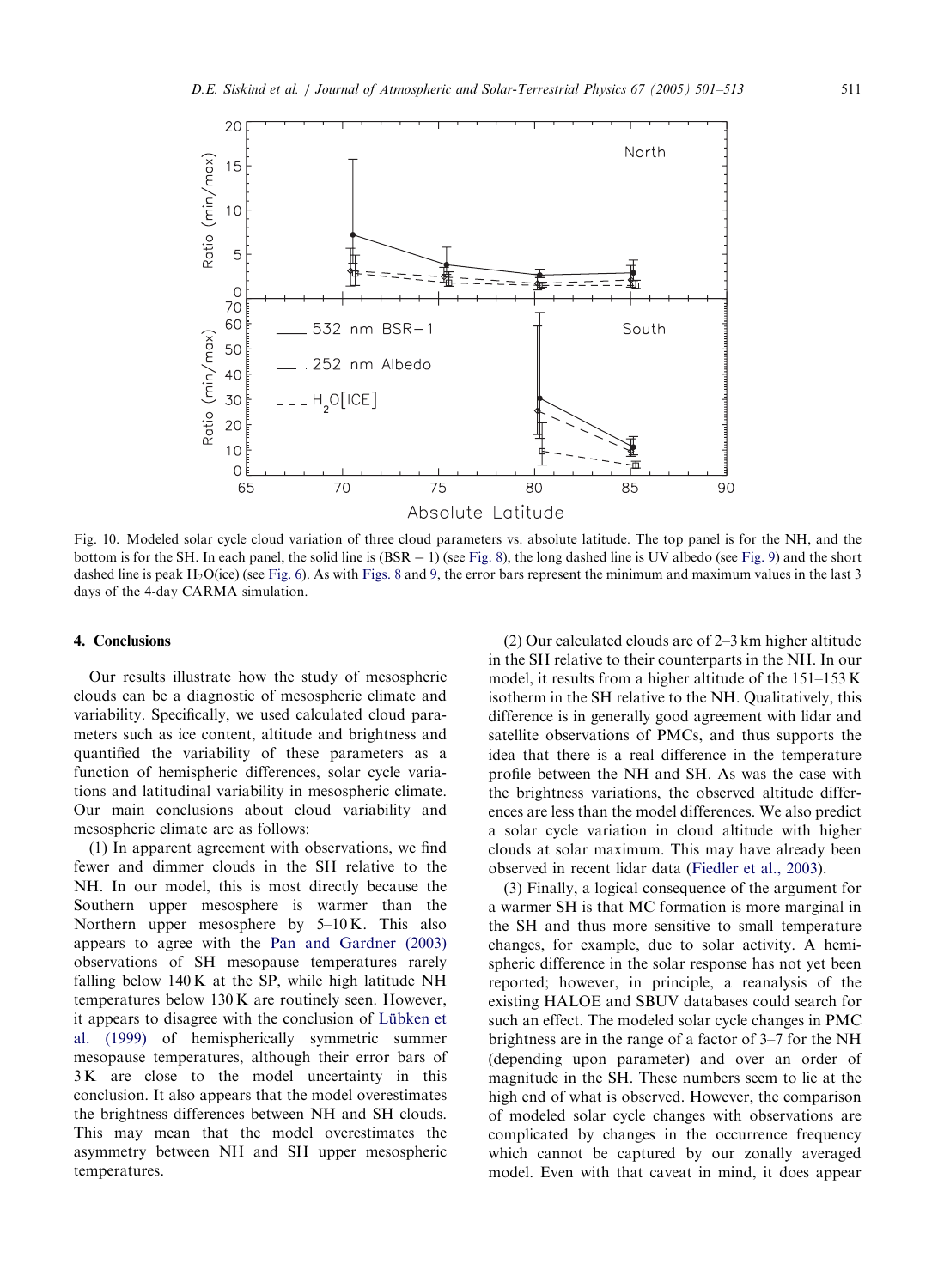<span id="page-12-0"></span>that the model changes are larger than the observed changes.

In summary, using the cloud variations as diagnostic of mesopause climate, our model/data comparison suggests that the model overestimates N–S differences in this climate as well as the solar cycle variation in this climate. Interestingly, if PMC formation itself were associated with heating either of the particles or of the atmosphere, it might be a negative feedback to solar cycle changes and could also act to reduce the calculated N–S differences. It has been suggested that PMC absorption of terrestrial IR radiation could be important (Espy and Jutt, 2002). We are also pursuing the possibility of photochemical feedbacks associated with the occurrence of PMCs due to ozone perturbations on the radiative budget. Since there are more PMCs in the NH or at solar minimum generally, the negative feedback would be greater at those times. Neither of these effects are in the current model; to include them would properly require an interactive PMC calculation which was coupled to CHEM2D. This is the subject of current research.

#### Acknowledgments

Funding for this work came from the Office of Naval Research and from the NASA Living With a Star program.

#### References

- Beig, G., et al., 2003. Review of mesospheric temperature trends. Reviews of Geophysics 41 (4), 1015.
- Berger, U., von Zahn, U., 2002. Icy particles in the summer mesopause region: three dimensional modeling of their environment and two-dimensional modeling of their transport. Journal of Geophysical Research 107 (A11), 1366.
- Bohren, C.F., Huffman, D.R., 1983. Absorption and Scattering of Light by Small Particles. Wiley, New York.
- Carbary, et al., 1999. Altitudes of polar mesospheric clouds observed by a middle ultraviolet imager. Journal of Geophysical Research 104, 10089–10100.
- Chou, M.-D., Suarez, M.J., 2002. A solar radiation parameterization for atmospheric studies, NASA Technical Memorandum 10460, vol. 15, 52pp.
- Chou, M.-D., Suarez, M.J., Liang, X.Z., Yan, M.-H., 2001. A thermal infrared radiation parameterization for atmospheric studies, NASA Technical Memorandum 104606, vol. 19, 65pp.
- Chu, X., Gardner, C.S., Papen, G., 2001. Lidar observations of polar mesospheric clouds at South Pole: seasonal variations. Geophysical Research Letters 28, 1203.
- Chu, X., Gardner, C.S., Roble, R.G., 2003. Lidar studies of interannual seasonal, and diurnal variations of polar mesospheric clouds at the South Pole. Journal of Geophysical Research 108 (D8), 8447.
- Chu, X., et al., 2004. Lidar observations of polar mesospheric clouds at Rothera, Antarctica (67.5S, 68.0W). Geophysical Research Letters 31, L02114.
- DeLand, M.T., Shettle, E.P., Thomas, G.E., Olivero, J.J., 2003. Solar backscattered ultraviolet (SBUV) observations of polar mesospheric clouds (PMCs) over two solar cycles. Journal of Geophysical Research 108 (D8), 8445.
- Espy, P.J., Jutt, H., 2002. Equilibrium temperature of water–ice aerosols in the high-latitude summer mesosphere. Journal of Atmospheric and Solar-Terrestrial Physics 64, 1823–1832.
- Fiedler, J., Baumgarten, G., von Cossart, G., 2003. Noctilucent clouds above ALOMAR between 1997 and 2001: occurrence and properties. Journal of Geophysical Research 108 (D8), 8453.
- Fogle, B., Haurwitz, B., 1966. Noctilucent Clouds. Space Science Review 6, 278–339.
- Fomichev, V.I., Blanchet, J.P., Turner, D.S., 1998. Matrix parameterization of the  $15 \mu m CO<sub>2</sub>$  band cooling in the middle and upper atmosphere for variable  $CO<sub>2</sub>$  concentration. Journal of Geophysical Research 103 (D10), 11505–11528.
- Gadsden, M., 1998. Noctilucent clouds seen at  $60^{\circ}$ N: orgin and development. Journal of Atmospheric and Solar-Terrestrial Physics 60, 1763–1772.
- Garcia, R.R., 1989. Dynamics, radiation and photochemistry in the mesosphere: implications for the formation of noctilucent clouds. Journal of Geophysical Research 94, 14,605.
- Hervig, M., McHugh, M., Summers, M.E., 2003. Water vapor enhancement in the polar summer mesosphere and its relationship to polar mesospheric clouds. Geophysical Research Letters 30, 2041.
- Kirkwood, S., Stebel, K., 2003. Influence of planetary waves on noctilucent cloud occurrence over NW Europe. Journal of Geophysical Research 108, 8440.
- Lean, J., Rottman, G., Kyle, H.L., Woods, T.N., Hickey, J.R., Puga, L.C., 1997. Solar irradiance variability at 200–400 nm. Journal of Geophysical Research 102, 29939–29956.
- Lübken, F.-J., 1999. Thermal structure of the Arctic summer mesosphere. Journal of Geophysical Research 104, 9135–9149.
- Lübken, F.-J., Mullemann, A., 2003. First in situ temperature measurements in the summer mesosphere at very high latitudes. Journal of Geophysical Research 108 (D8), 8448.
- Lübken, F.-J., von Zahn, U., 1991. Thermal structure of the mesopause region at polar latitudes. Journal of Geophysical Research 96, 20841.
- Lübken, F.-J., Fricke, K.-H., Langer, M., 1996. Noctilucent clouds and the thermal structure near the Arctic mesopause in the summer. Journal of Geophysical Research 101 (D15), 9489–9508.
- Lübken, F.-J., Jarvis, M.J., Jones, G.O.L., 1999. First in situ temperature measurements at the Antarctic summer mesopause. Geophysical Research Letters 24, 3581.
- Marsh, D., Smith, A., Noble, E., 2003. Mesospheric ozone response to changes in water vapor. Journal of Geophysical Research 108 (D3), 4109.
- McCormack, J.P., 2003. The influence of the 11-year solar cycle on the quasi-biennial oscillation. Geophysical Research Letters 30, 2162.